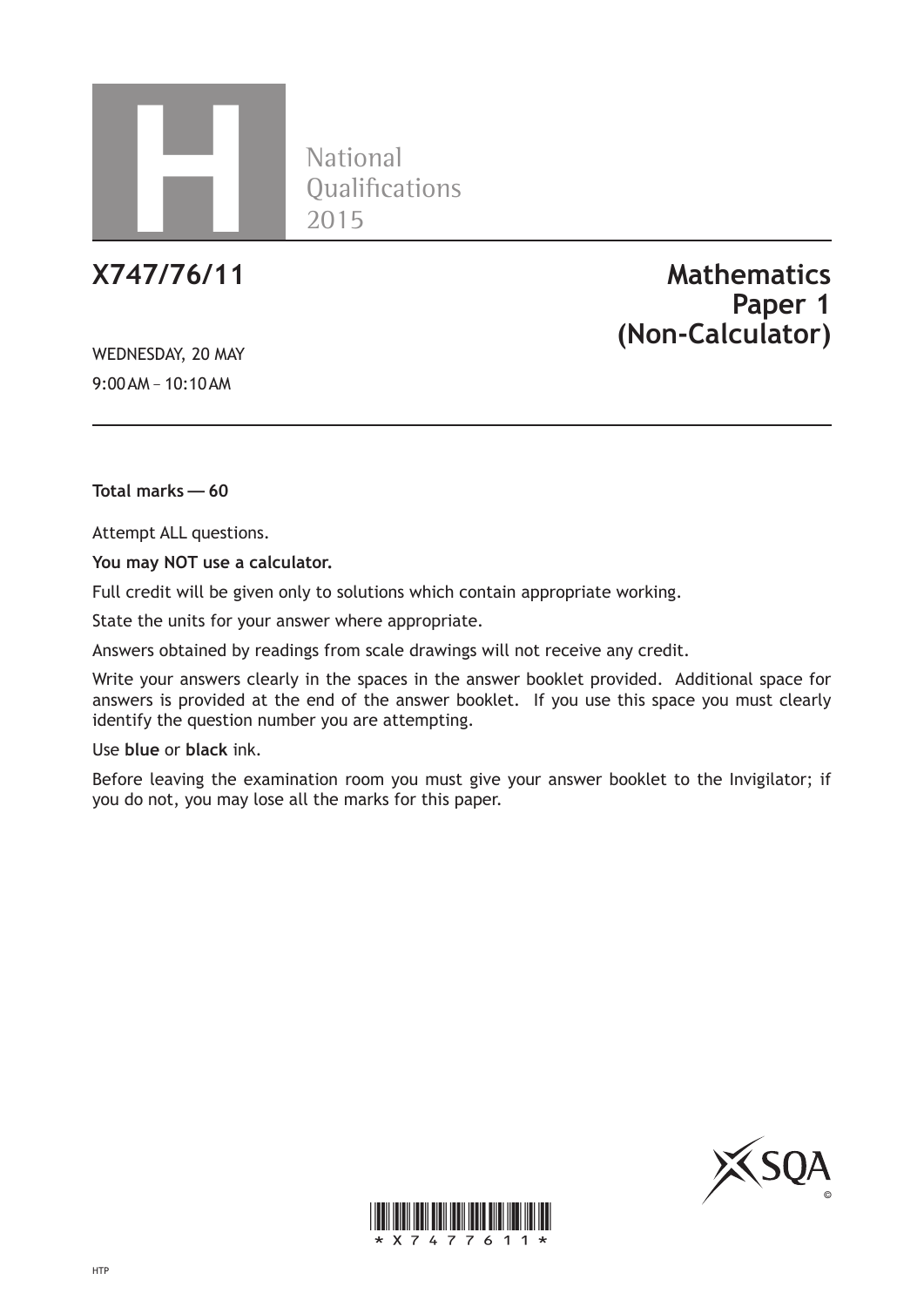## **FORMULAE LIST**

**Circle:**

The equation  $x^2 + y^2 + 2gx + 2fy + c = 0$  represents a circle centre  $(-g, -f)$  and radius  $\sqrt{g^2 + f^2 - c}$  . The equation  $(x - a)^2 + (y - b)^2 = r^2$  represents a circle centre  $(a, b)$  and radius *r*.

Scalar Product: 
$$
\mathbf{a}.\mathbf{b} = |\mathbf{a}||\mathbf{b}| \cos \theta
$$
, where  $\theta$  is the angle between **a** and **b**

or 
$$
\mathbf{a}.\mathbf{b} = a_1b_1 + a_2b_2 + a_3b_3
$$
 where  $\mathbf{a} = \begin{pmatrix} a_1 \\ a_2 \\ a_3 \end{pmatrix}$  and  $\mathbf{b} = \begin{pmatrix} b_1 \\ b_2 \\ b_3 \end{pmatrix}$ .

**Trigonometric formulae:**  
\n
$$
\sin (A \pm B) = \sin A \cos B \pm \cos A \sin B
$$
\n
$$
\cos (A \pm B) = \cos A \cos B \mp \sin A \sin B
$$
\n
$$
\sin 2A = 2 \sin A \cos A
$$
\n
$$
\cos 2A = \cos^2 A - \sin^2 A
$$
\n
$$
= 2 \cos^2 A - 1
$$
\n
$$
= 1 - 2 \sin^2 A
$$

**Table of standard derivatives:**

| f(x)      | f'(x)                   |
|-----------|-------------------------|
| sin ax    | a cos ax                |
| $\cos ax$ | <i>-a</i> sin <i>ax</i> |

**Table of standard integrals:**

| f(x)      | f(x)dx                                      |
|-----------|---------------------------------------------|
| sin ax    | $-\frac{1}{\cos ax} + c$<br>$\alpha$        |
| $\cos ax$ | $\frac{1}{\sin ax} + c$<br>$\boldsymbol{a}$ |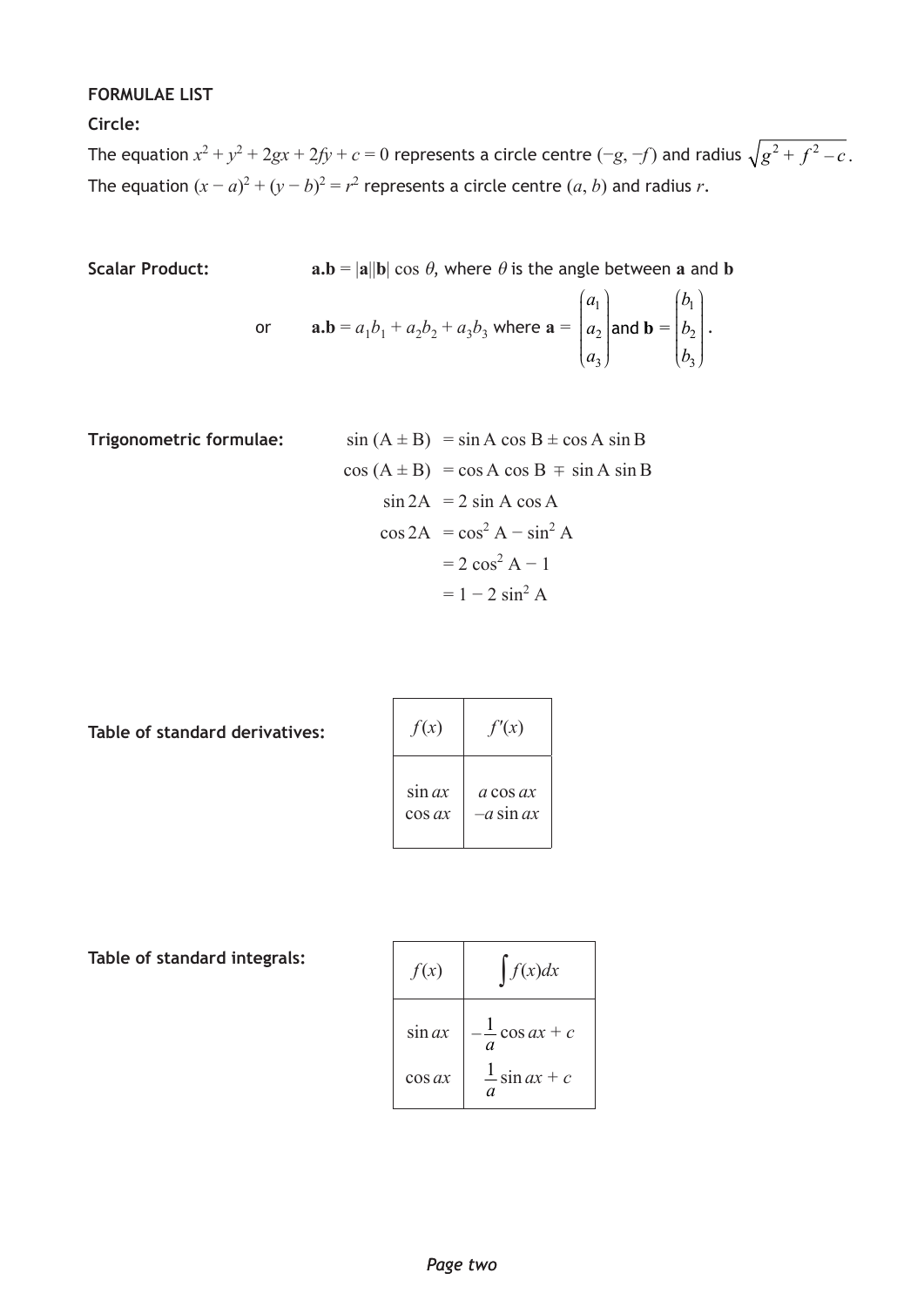## **Attempt ALL questions Total marks – 60**

**2**

**4**

- **1.** Vectors  $\mathbf{u} = 8\mathbf{i} + 2\mathbf{j} \mathbf{k}$  and  $\mathbf{v} = -3\mathbf{i} + t\mathbf{j} 6\mathbf{k}$  are perpendicular. Determine the value of *t*.
- **2.** Find the equation of the tangent to the curve  $y = 2x^3 + 3$  at the point where  $x = -2$ . **4**
- **3.** Show that  $(x + 3)$  is a factor of  $x^3 3x^2 10x + 24$  and hence factorise  $x^3 - 3x^2 - 10x + 24$  fully.
- **4.** The diagram shows part of the graph of the function  $y = p \cos qx + r$ .



Write down the values of *p*, *q* and *r*.

- **5.** A function *g* is defined on  $\mathbb{R}$ , the set of real numbers, by  $g(x) = 6 2x$ .
	- (a) Determine an expression for  $g^{-1}(x)$ .
	- (b) Write down an expression for  $g(g^{-1}(x))$ .
- **6.** Evaluate  $\log_6 12 + \frac{1}{3} \log_6 27$ .
- **7.** A function *f* is defined on a suitable domain by  $f(x) = \sqrt{x}$   $3x \frac{2}{x}$  $x\sqrt{x}$  $\left(3x-\frac{2}{x\sqrt{x}}\right).$ Find  $f'(4)$ .

| [Turn over |  |
|------------|--|

*Page three*

**2**

**1**

**3**

**4**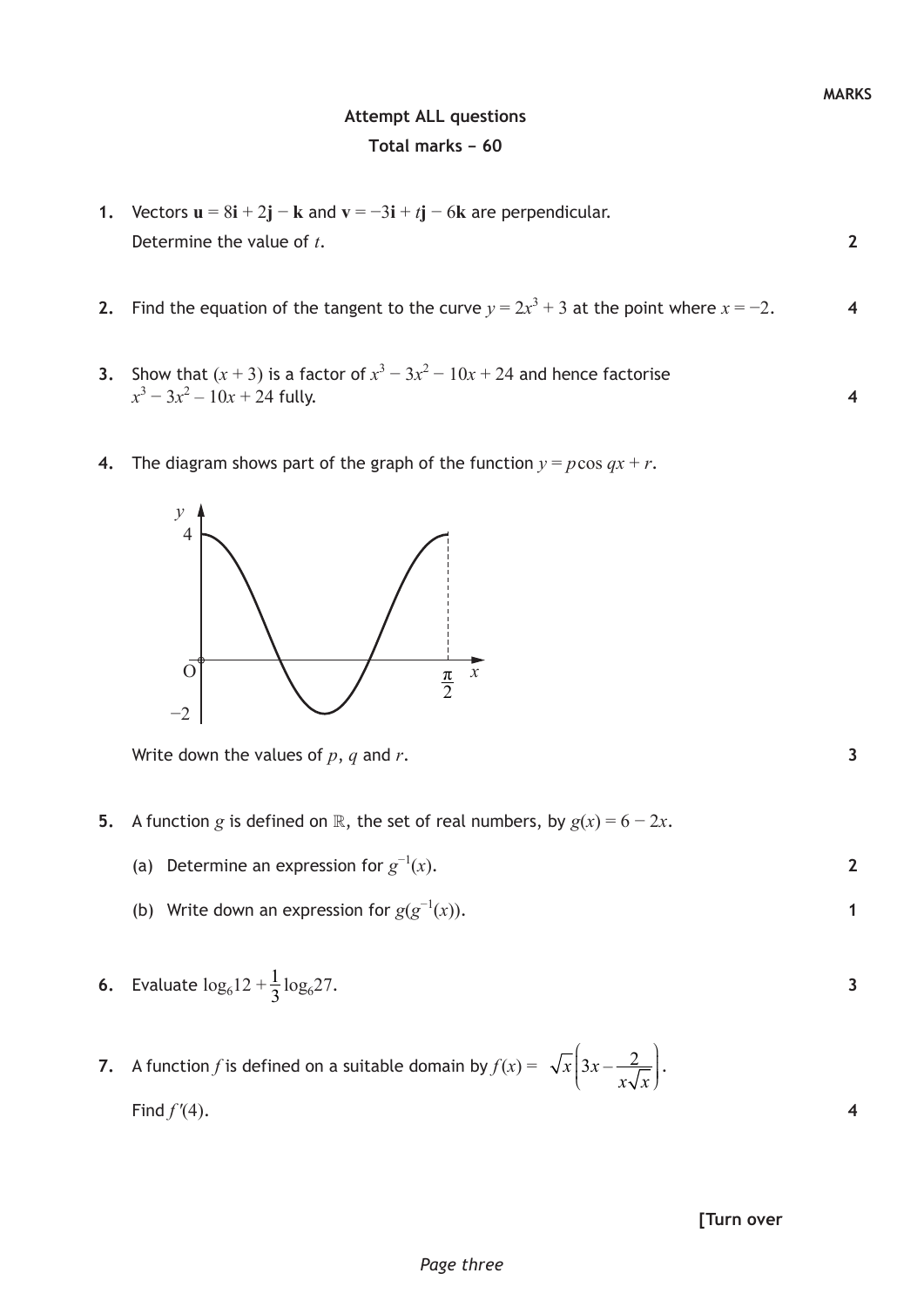**3**

**2**

**4**

**6**

**8.** ABCD is a rectangle with sides of lengths *x* centimetres and (*x* − 2) centimetres, as shown.



If the area of ABCD is less than  $15 \text{ cm}^2$ , determine the range of possible values of x.

**9.** A, B and C are points such that AB is parallel to the line with equation  $y + \sqrt{3} x = 0$ and BC makes an angle of 150º with the positive direction of the *x*-axis. Are the points A, B and C collinear?

**10.** Given that 
$$
\tan 2x = \frac{3}{4}
$$
,  $0 < x < \frac{\pi}{4}$ , find the exact value of

$$
(a) \cos 2x \tag{1}
$$

- (b) cos *x*.
- **11.** T(−2, −5) lies on the circumference of the circle with equation

$$
(x+8)^2 + (y+2)^2 = 45.
$$

- (a) Find the equation of the tangent to the circle passing through T.
- (b) This tangent is also a tangent to a parabola with equation  $y = -2x^2 + px + 1 p$ , where  $p > 3$ .

Determine the value of *p*.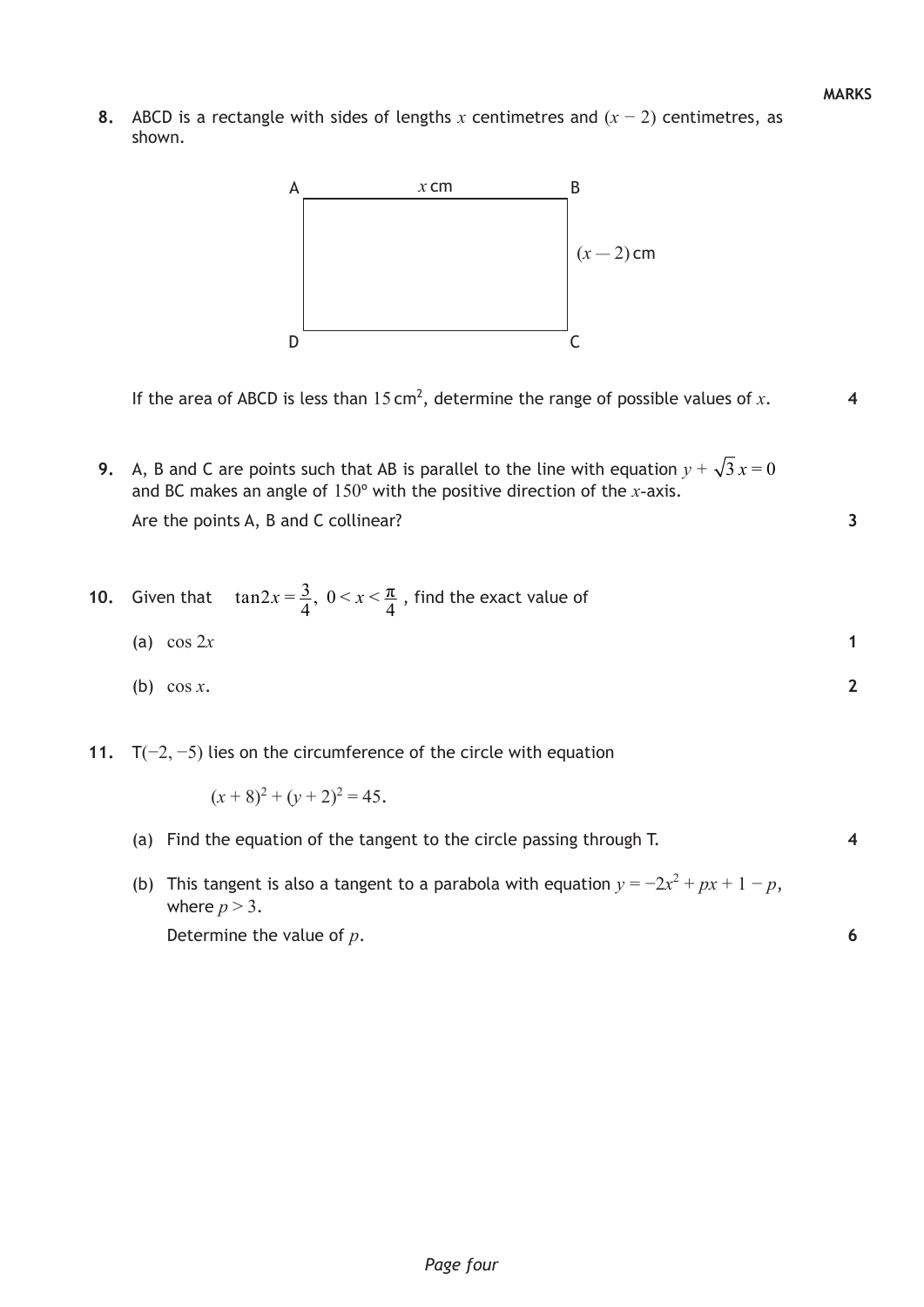**12.** The diagram shows part of the graph of  $y = a \cos bx$ .

The shaded area is  $\frac{1}{2}$  unit<sup>2</sup>.



**13.** The function  $f(x) = 2^x + 3$  is defined on R, the set of real numbers.

The graph with equation  $y = f(x)$  passes through the point  $P(1, b)$  and cuts the *y*-axis at Q as shown in the diagram.



- (a) What is the value of *b*?
- (b) (i) Copy the above diagram.

On the same diagram, sketch the graph with equation  $y = f^{-1}(x)$ .

- (ii) Write down the coordinates of the images of P and Q.
- (c) R (3,11) also lies on the graph with equation  $y = f(x)$ . Find the coordinates of the image of R on the graph with equation  $y = 4 - f(x + 1)$ .

**1**

**1**

**3**

**2**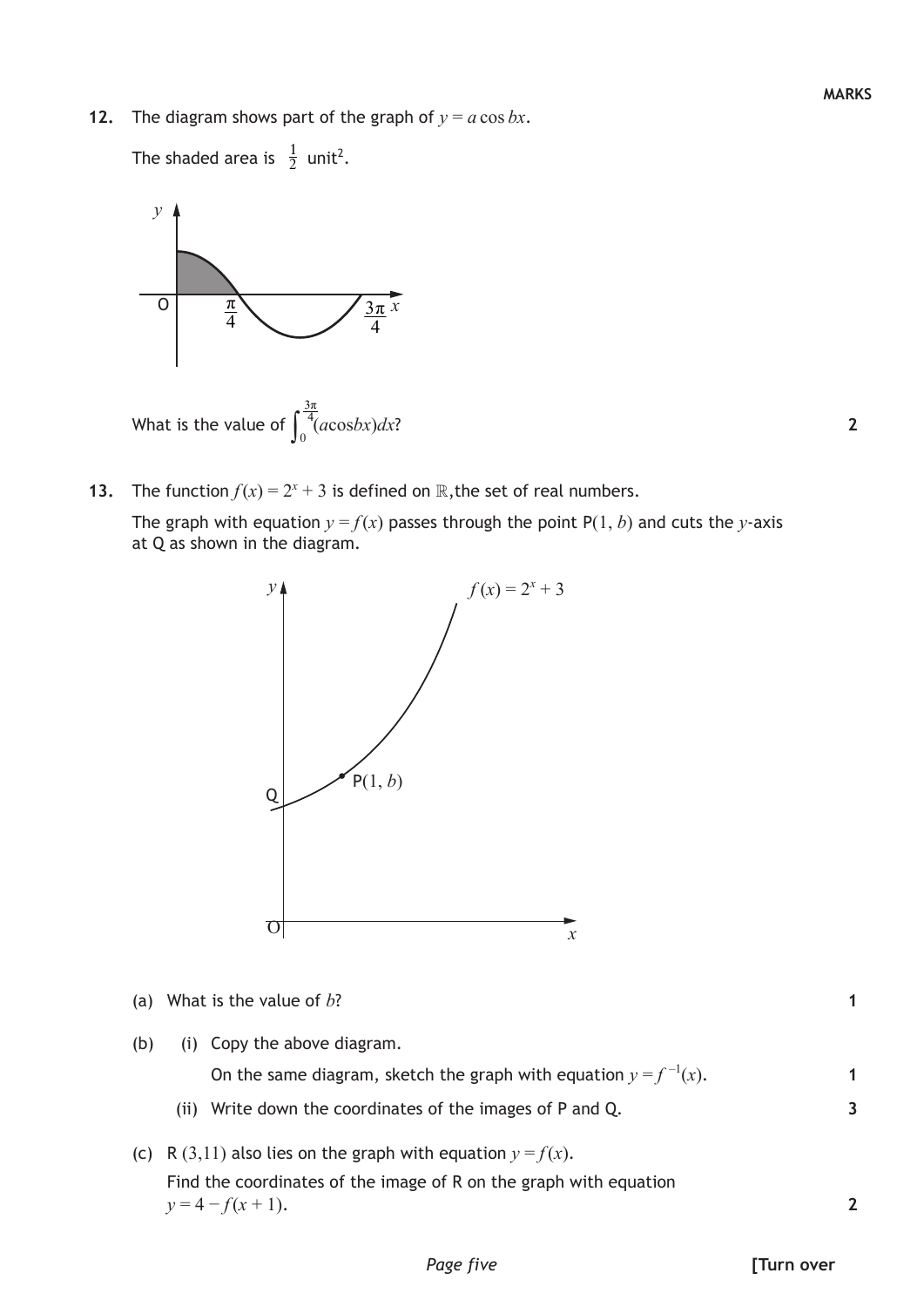**MARKS**

**2**

**6**

**14.** The circle with equation  $x^2 + y^2 - 12x - 10y + k = 0$  meets the coordinate axes at exactly three points.

What is the value of *k*?

**15.** The rate of change of the temperature, *T* ºC of a mug of coffee is given by

$$
\frac{dT}{dt} = \frac{1}{25}t - k \ , \ 0 \le t \le 50
$$

- **•**  *t* is the elapsed time, in minutes, after the coffee is poured into the mug
- **•**  *k* is a constant
- initially, the temperature of the coffee is 100 °C
- **•**  10 minutes later the temperature has fallen to 82 ºC.

Express *T* in terms of *t*.

### **[END OF QUESTION PAPER]**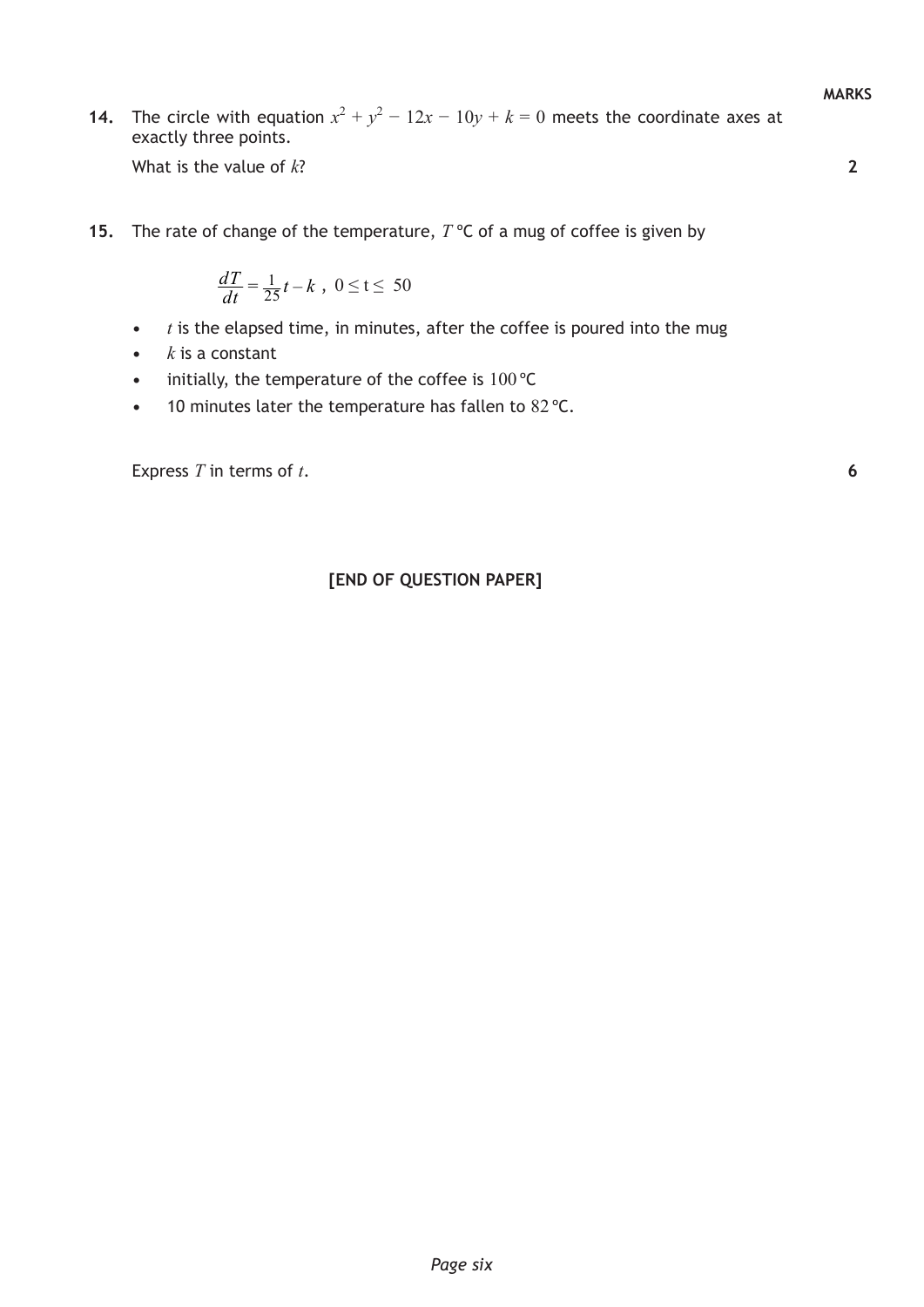**DO NOT WRITE ON THIS PAGE**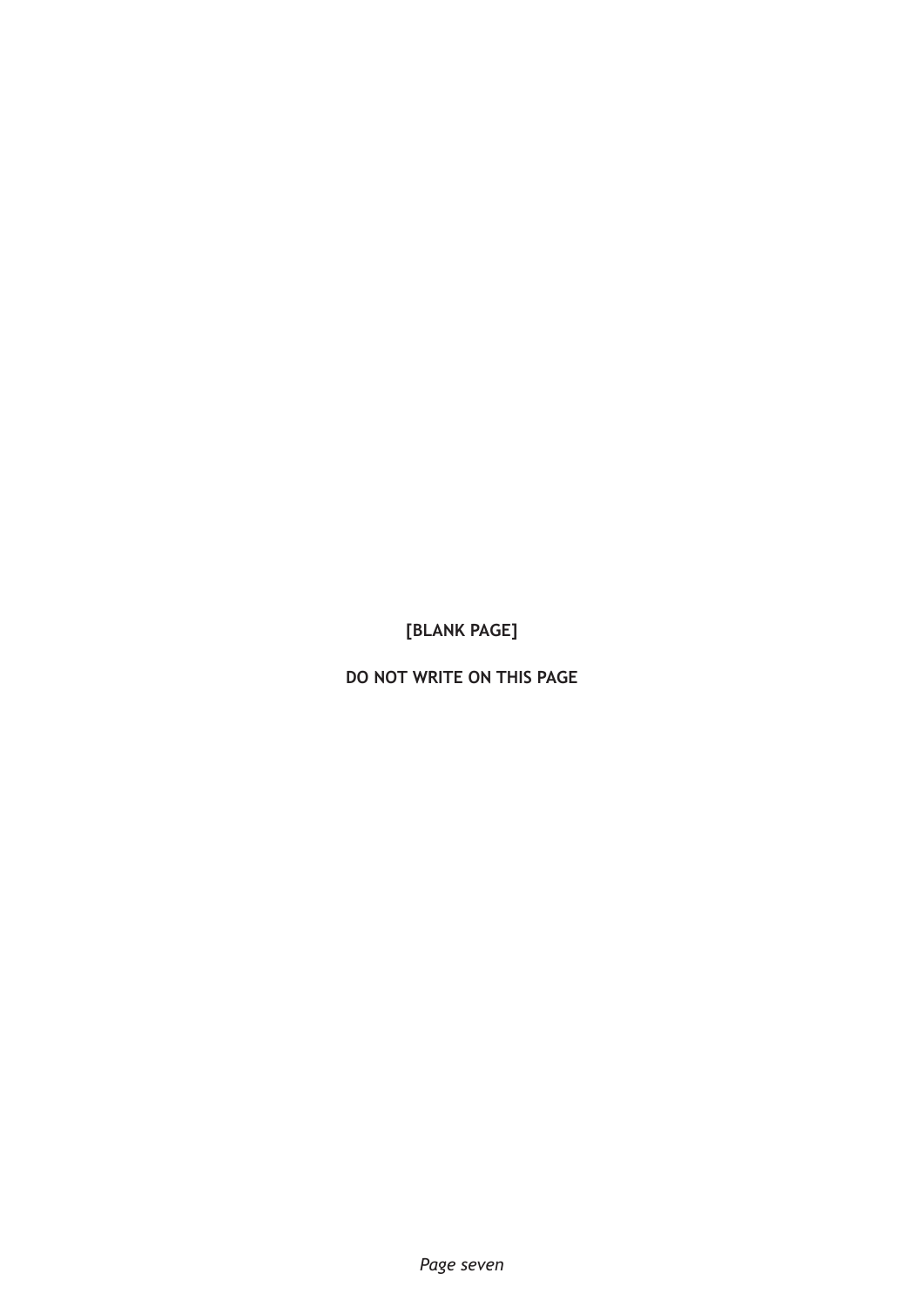**DO NOT WRITE ON THIS PAGE**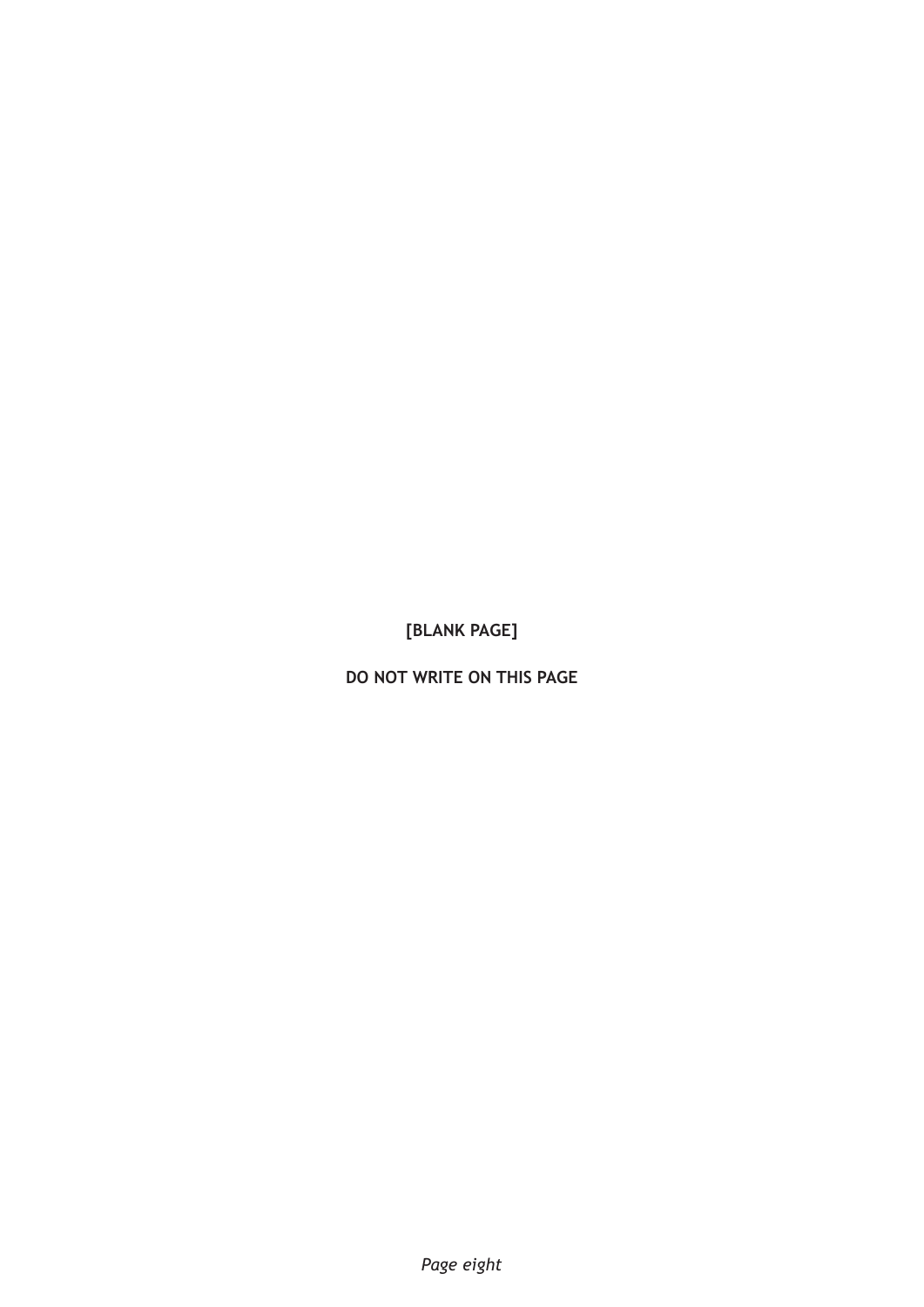

**National** Oualifications 2015

# **X747/76/12 Mathematics Paper 2**

WEDNESDAY, 20 MAY 10:30AM – 12:00 NOON

**Total marks — 70**

Attempt ALL questions.

**You may use a calculator**

Full credit will be given only to solutions which contain appropriate working.

State the units for your answer where appropriate.

Answers obtained by readings from scale drawings will not receive any credit.

Write your answers clearly in the spaces in the answer booklet provided. Additional space for answers is provided at the end of the answer booklet. If you use this space you must clearly identify the question number you are attempting.

Use **blue** or **black** ink.

Before leaving the examination room you must give your answer booklet to the Invigilator; if you do not, you may lose all the marks for this paper.



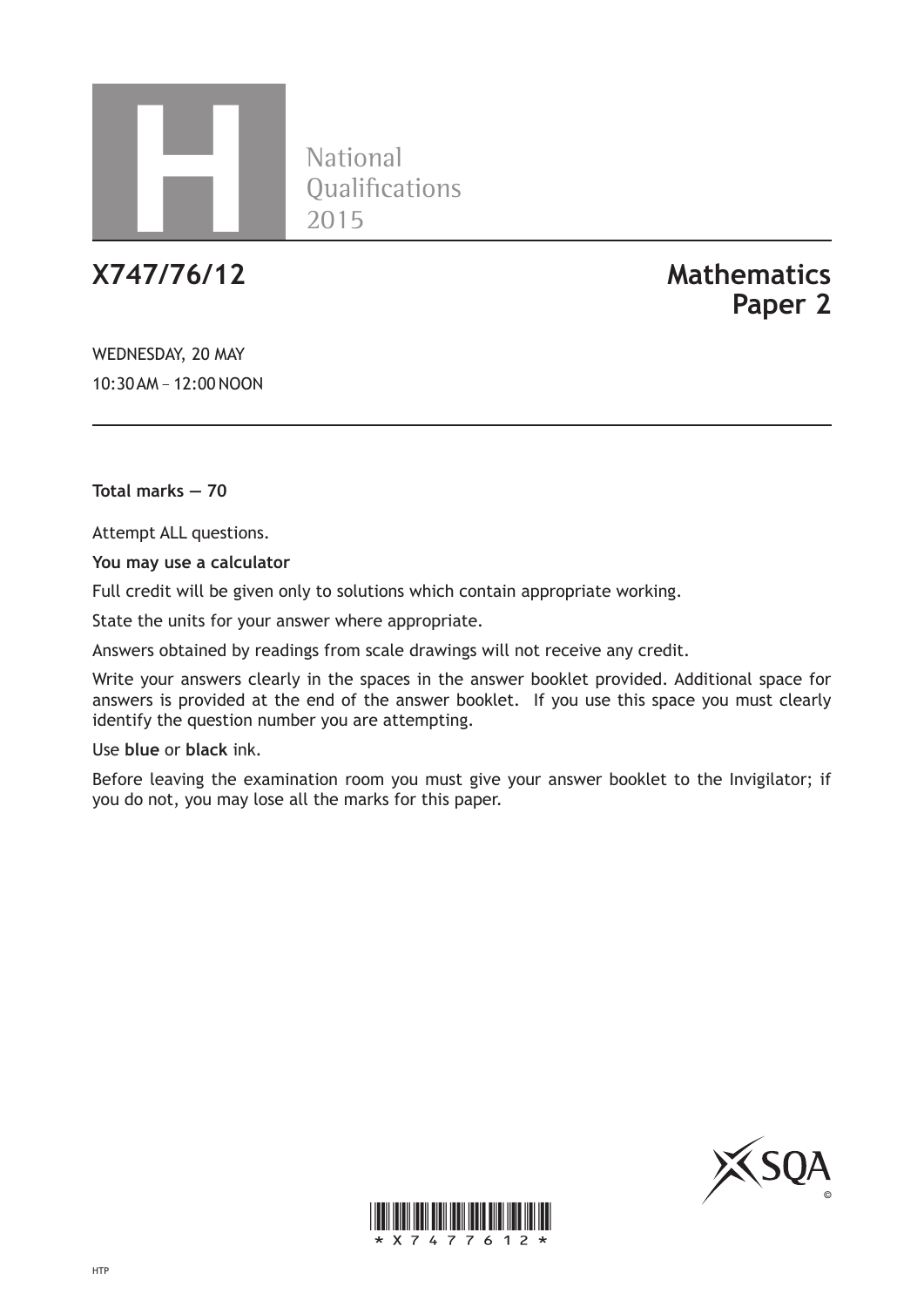## **FORMULAE LIST**

**Circle:**

The equation  $x^2 + y^2 + 2gx + 2fy + c = 0$  represents a circle centre  $(-g, -f)$  and radius  $\sqrt{g^2 + f^2 - c}$  . The equation  $(x - a)^2 + (y - b)^2 = r^2$  represents a circle centre  $(a, b)$  and radius *r*.

Scalar Product: 
$$
\mathbf{a.b} = |\mathbf{a}||\mathbf{b}| \cos \theta
$$
, where  $\theta$  is the angle between **a** and **b**

or 
$$
\mathbf{a}.\mathbf{b} = a_1b_1 + a_2b_2 + a_3b_3
$$
 where  $\mathbf{a} = \begin{pmatrix} a_1 \\ a_2 \\ a_3 \end{pmatrix}$  and  $\mathbf{b} = \begin{pmatrix} b_1 \\ b_2 \\ b_3 \end{pmatrix}$ .

**Trigonometric formulae:**  
\n
$$
\sin (A \pm B) = \sin A \cos B \pm \cos A \sin B
$$
\n
$$
\cos (A \pm B) = \cos A \cos B \mp \sin A \sin B
$$
\n
$$
\sin 2A = 2 \sin A \cos A
$$
\n
$$
\cos 2A = \cos^2 A - \sin^2 A
$$
\n
$$
= 2 \cos^2 A - 1
$$
\n
$$
= 1 - 2 \sin^2 A
$$

**Table of standard derivatives:**

| f(x)      | f'(x)                    |
|-----------|--------------------------|
| sin ax    | a cos ax                 |
| $\cos ax$ | - <i>a</i> sin <i>ax</i> |

**Table of standard integrals:**

| f(x)      | f(x)dx                               |
|-----------|--------------------------------------|
| sin ax    | $\frac{1}{\cos ax} + c$<br>$\alpha$  |
| $\cos ax$ | $\frac{1}{a}$ sin ax + c<br>$\alpha$ |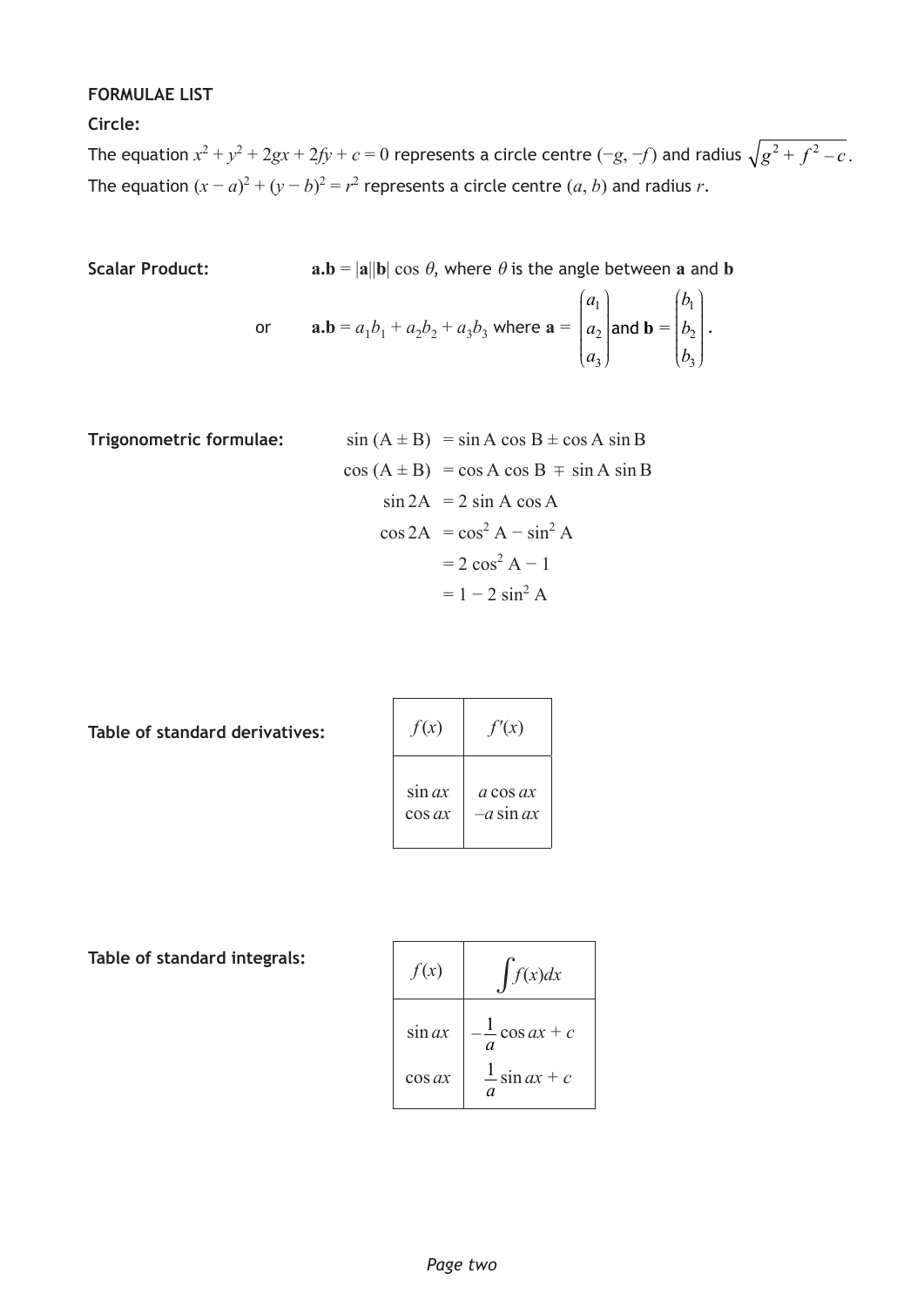# **Attempt ALL questions Total marks – 70**

**1.** The vertices of triangle ABC are A(−5, 7), B(−1, −5) and C(13, 3) as shown in the diagram.

The broken line represents the altitude from C.



(a) Show that the equation of the altitude from C is  $x - 3y = 4$ .

|    | Find the equation of the median from B.<br>(b)                                                            | 3 |
|----|-----------------------------------------------------------------------------------------------------------|---|
|    | Find the coordinates of the point of intersection of the altitude from C and the<br>(C)<br>median from B. |   |
| 2. | Functions f and g are defined on suitable domains by<br>$f(x) = 10 + x$ and $g(x) = (1 + x)(3 - x) + 2$ . |   |
|    | (a) Find an expression for $f(g(x))$ .                                                                    |   |
|    | (b) Express $f(g(x))$ in the form $p(x + q)^2 + r$ .                                                      | 3 |
|    | (c) Another function h is given by $h(x) = \frac{1}{f(g(x))}$ .                                           |   |
|    | What values of x cannot be in the domain of $h$ ?                                                         |   |
|    |                                                                                                           |   |

## **[Turn over**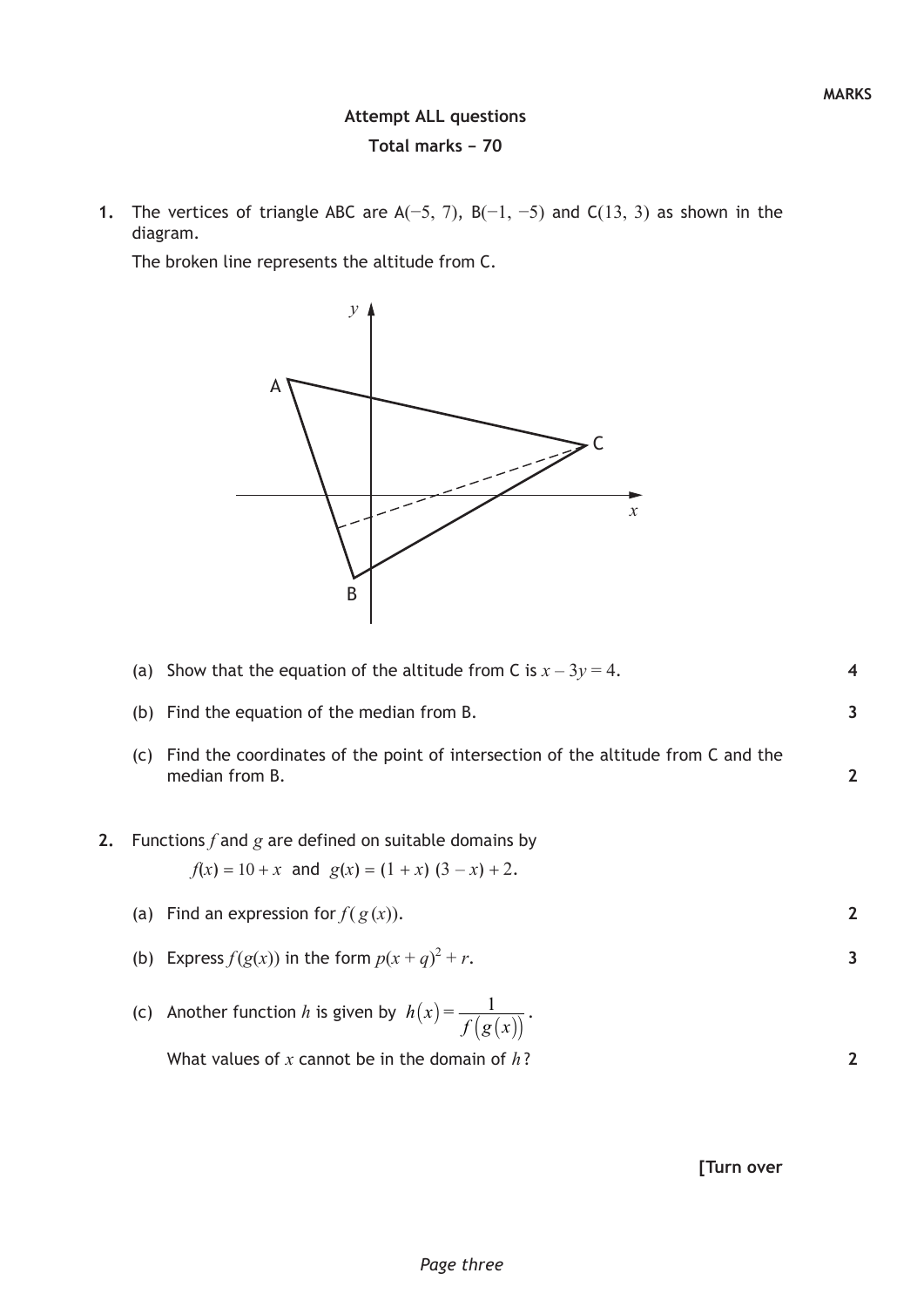**5**

**3.** A version of the following problem first appeared in print in the 16th Century.

A frog and a toad fall to the bottom of a well that is 50 feet deep. Each day, the frog climbs 32 feet and then rests overnight. During the night, it slides down  $\frac{2}{3}$  of its height above the floor of the well. The toad climbs 13 feet each day before resting.

Overnight, it slides down  $\frac{1}{4}$  of its height above the floor of the well.

Their progress can be modelled by the recurrence relations:

• 
$$
f_{n+1} = \frac{1}{3} f_n + 32,
$$
  $f_1 = 32$   
\n•  $t_{n+1} = \frac{3}{4} t_n + 13,$   $t_1 = 13$ 

where  $f_n$  and  $t_n$  are the heights reached by the frog and the toad at the end of the *n*th day after falling in.

- (a) Calculate  $t_2$ , the height of the toad at the end of the second day.
- (b) Determine whether or not either of them will eventually escape from the well.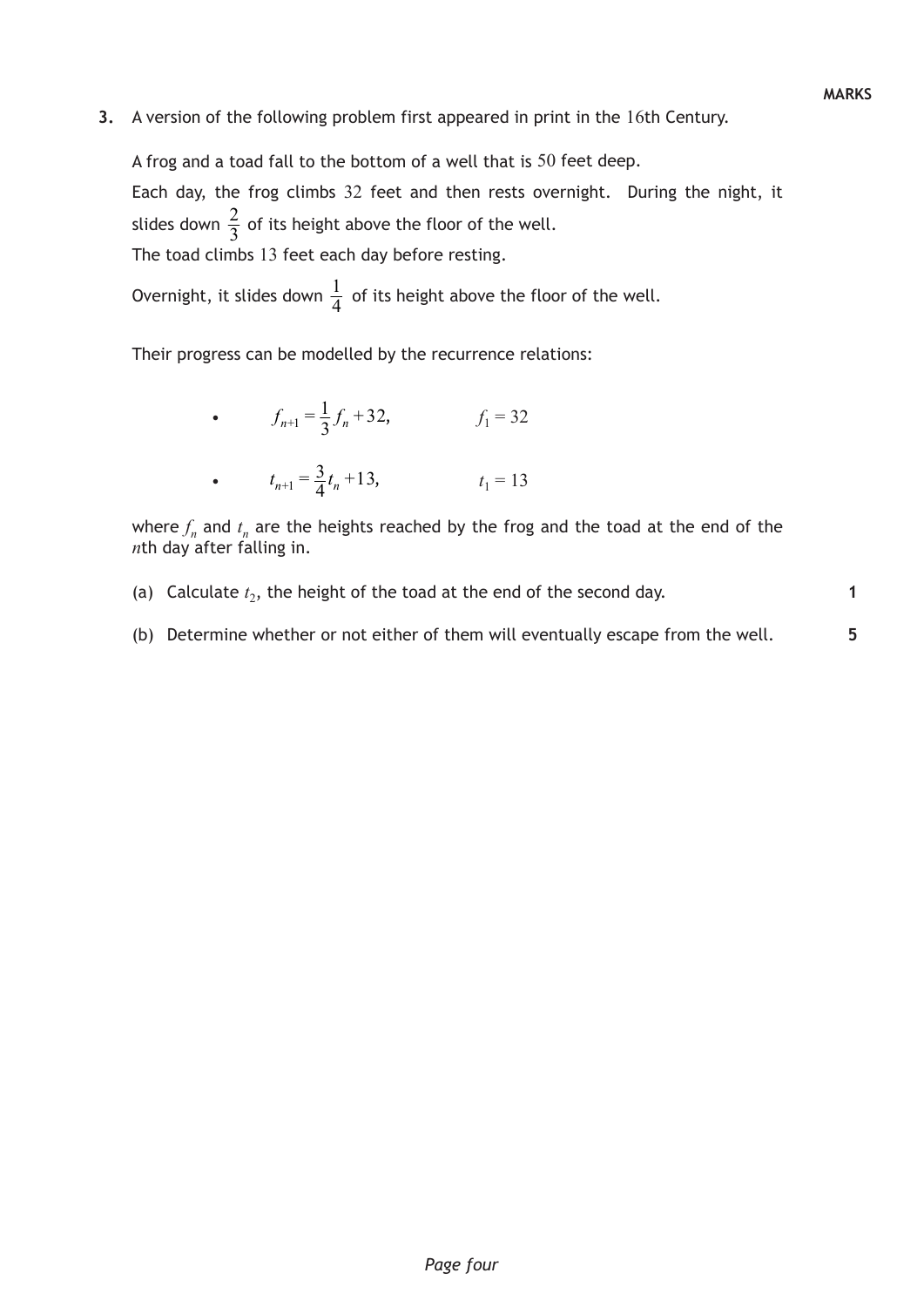**7**

**4.** A wall plaque is to be made to commemorate the 150th anniversary of the publication of "*Alice's Adventures in Wonderland*".

The edges of the wall plaque can be modelled by parts of the graphs of four quadratic functions as shown in the sketch.



- $f(x) = \frac{1}{4}x^2 \frac{1}{2}x + 3$
- $g(x) = \frac{1}{4}x^2 \frac{3}{2}x + 5$
- $h(x) = \frac{3}{8}x^2 \frac{9}{4}x + 3$
- $k(x) = \frac{3}{8}x^2 \frac{3}{4}x$
- (a) Find the *x*-coordinate of the point of intersection of the graphs with equations  $y = f(x)$  and  $y = g(x)$ .

The graphs of the functions  $f(x)$  and  $h(x)$  intersect on the *y*-axis. The plaque has a vertical line of symmetry.

(b) Calculate the area of the wall plaque.

**[Turn over**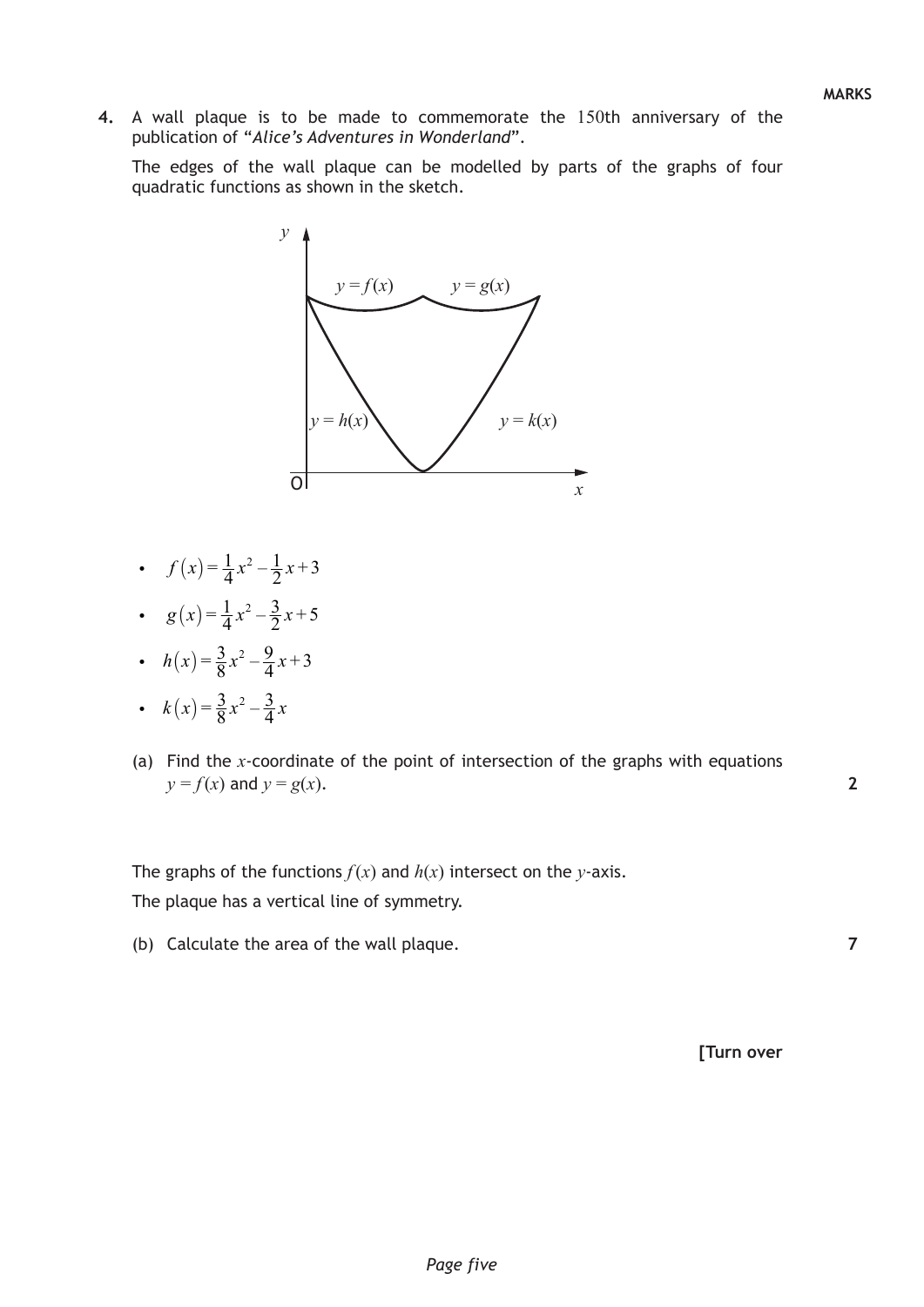**5.** Circle C<sub>1</sub> has equation  $x^2 + y^2 + 6x + 10y + 9 = 0$ . The centre of circle  $C_2$  is  $(9, 11)$ . Circles  $C_1$  and  $C_2$  touch externally.



(a) Determine the radius of  $C_2$ .

A third circle,  $C_3$ , is drawn such that:

- both  $C_1$  and  $C_2$  touch  $C_3$  internally
- the centres of  $C_1$ ,  $C_2$  and  $C_3$  are collinear.
- (b) Determine the equation of  $C_3$ .

**4**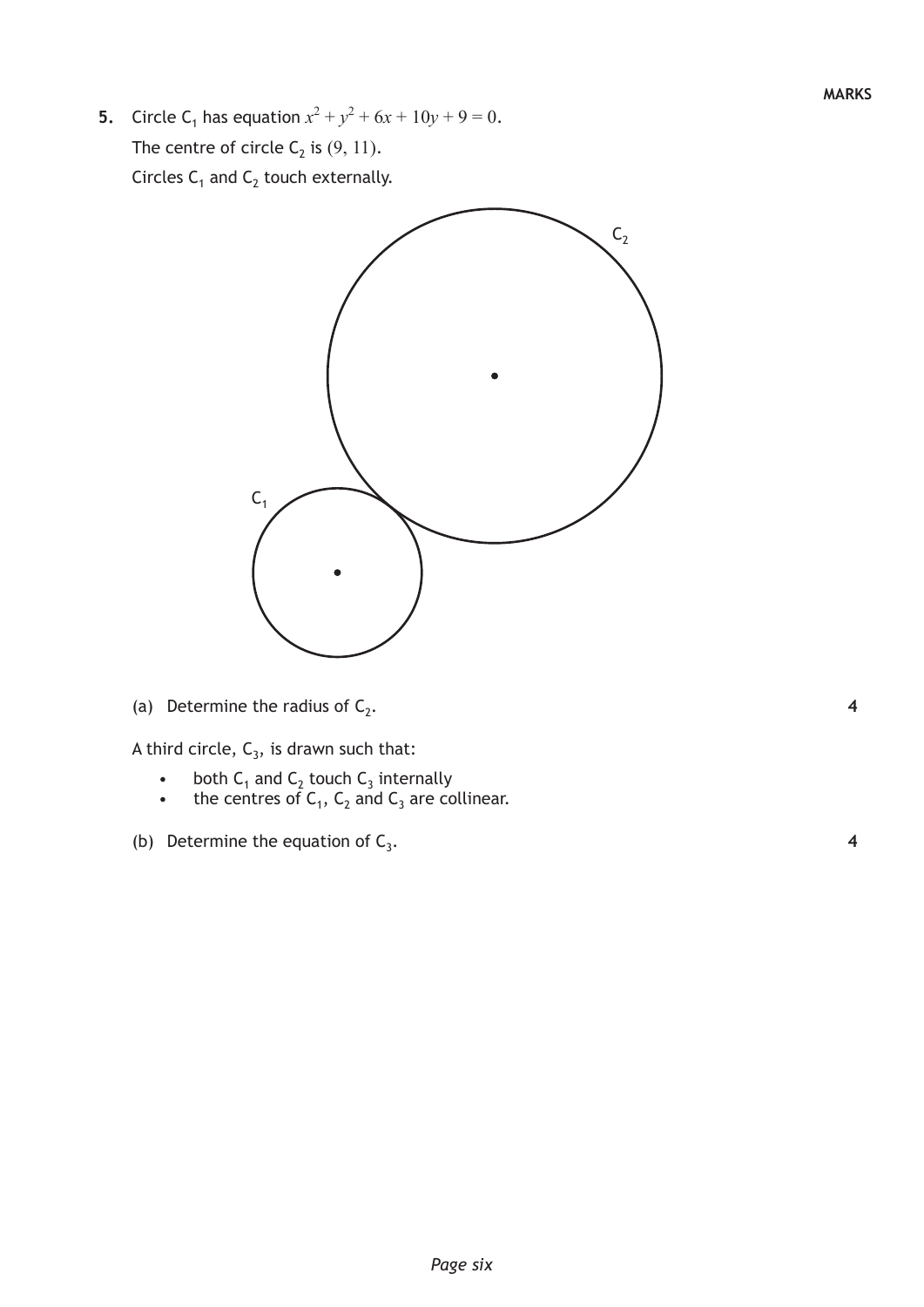- **6.** Vectors **p**, **q** and **r** are represented on the diagram as shown.
	- **•**  BCDE is a parallelogram
	- **•**  ABE is an equilateral triangle
	- $|{\bf p}| = 3$
	- Angle  $ABC = 90^\circ$



| (a) Evaluate $p.(q+r)$ .                                                                                       |  |
|----------------------------------------------------------------------------------------------------------------|--|
| (b) Express $\overrightarrow{EC}$ in terms of <b>p</b> , <b>q</b> and <b>r</b> .                               |  |
| (c) Given that $\overrightarrow{AE}$ $\overrightarrow{EC}$ = $9\sqrt{3} - \frac{9}{2}$ , find $ \mathbf{r} $ . |  |

**[Turn over**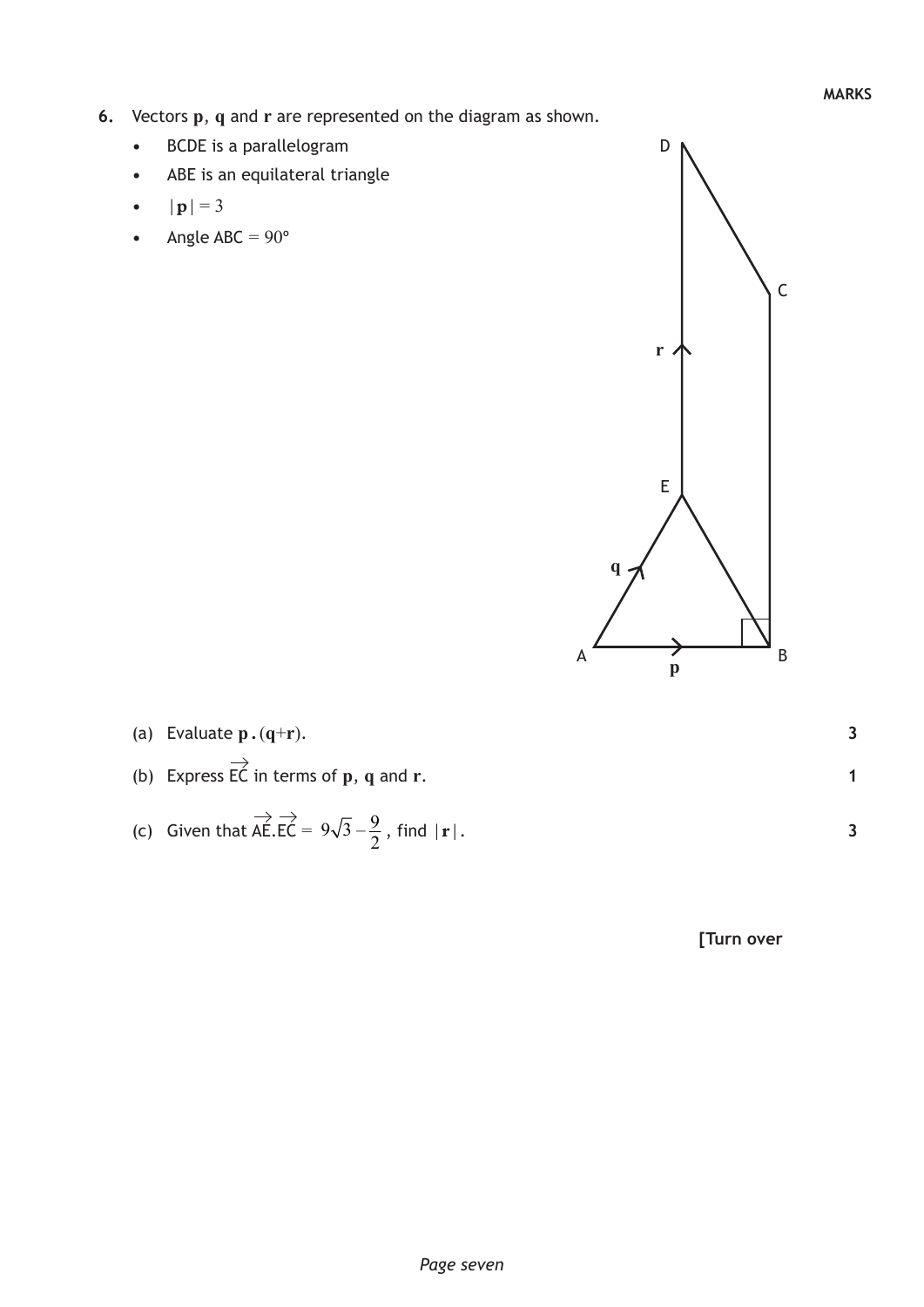|  | $\sum_{i=1}^{n}$                                                 |  |
|--|------------------------------------------------------------------|--|
|  | (b) Show that $3\cos 2x + 1 = 4\cos^2 x - 2\sin^2 x$ .           |  |
|  | (c) Hence, or otherwise, find $\int (\sin^2 x - 2\cos^2 x) dx$ . |  |

**8.** A crocodile is stalking prey located 20 metres further upstream on the opposite bank of a river.

Crocodiles travel at different speeds on land and in water.

**7.** (a) Find  $\int (3\cos 2x + 1) dx$ .

The time taken for the crocodile to reach its prey can be minimised if it swims to a particular point, P, *x* metres upstream on the other side of the river as shown in the diagram.



The time taken, *T*, measured in tenths of a second, is given by

$$
T(x) = 5\sqrt{36 + x^2} + 4(20 - x)
$$

- (a) (i) Calculate the time taken if the crocodile does not travel on land.
	- (ii) Calculate the time taken if the crocodile swims the shortest distance possible.
- (b) Between these two extremes there is one value of *x* which minimises the time taken. Find this value of *x* and hence calculate the minimum possible time.

**MARKS**

**2**

**1**

**1**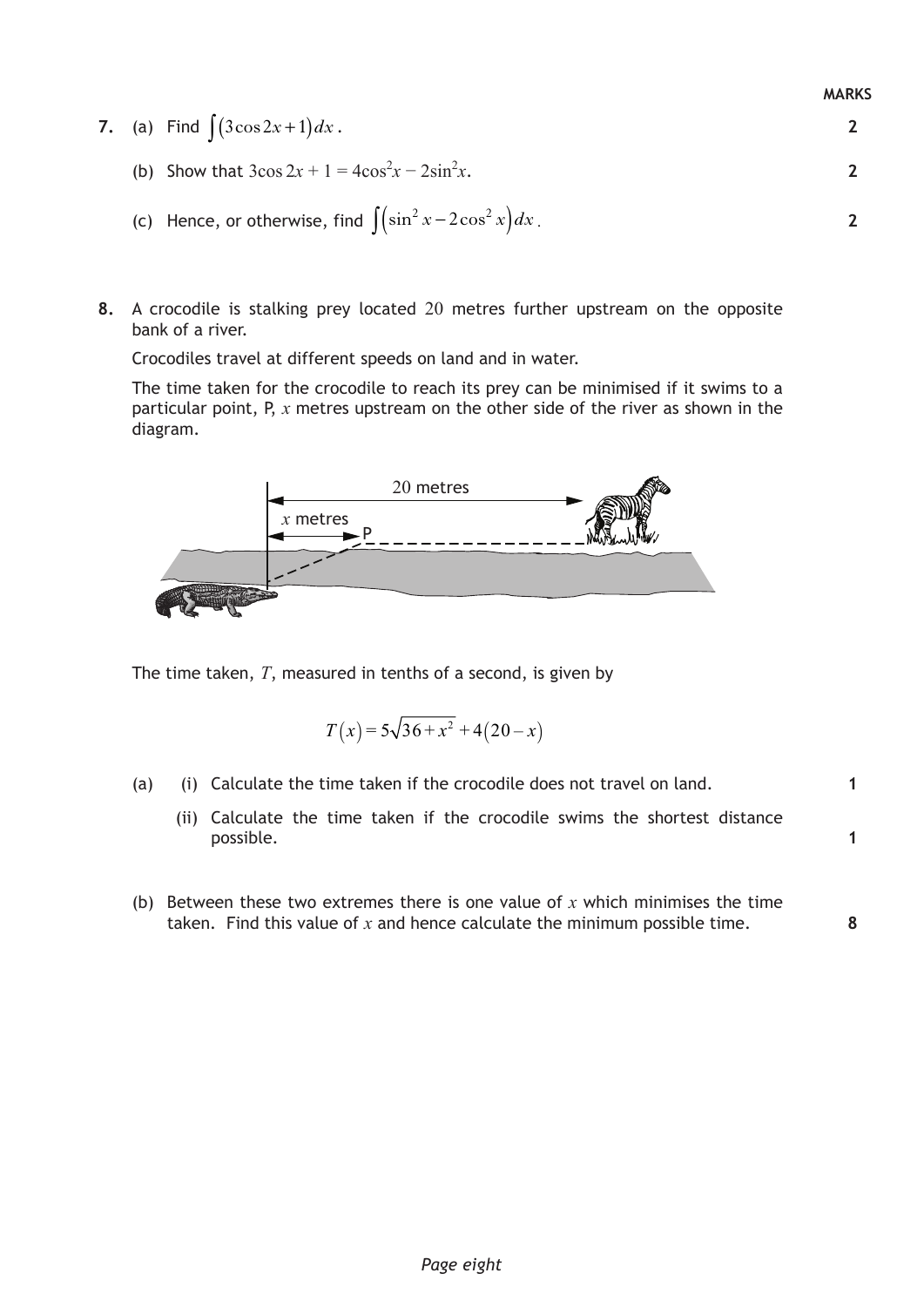The height, *h* metres, of the tip of one of the blades above the ground at time, *t* seconds, is given by the formula

$$
h = 36\sin(1.5t) - 15\cos(1.5t) + 65.
$$

Express  $36\sin(1.5t) - 15\cos(1.5t)$  in the form

 $k\sin(1\cdot 5t - a)$ , where  $k > 0$  and  $0 < a < \frac{\pi}{2}$ ,

and hence find the **two** values of *t* for which the tip of this blade is at a height of 100 metres above the ground during the first turn.

**8**

## **[END OF QUESTION PAPER]**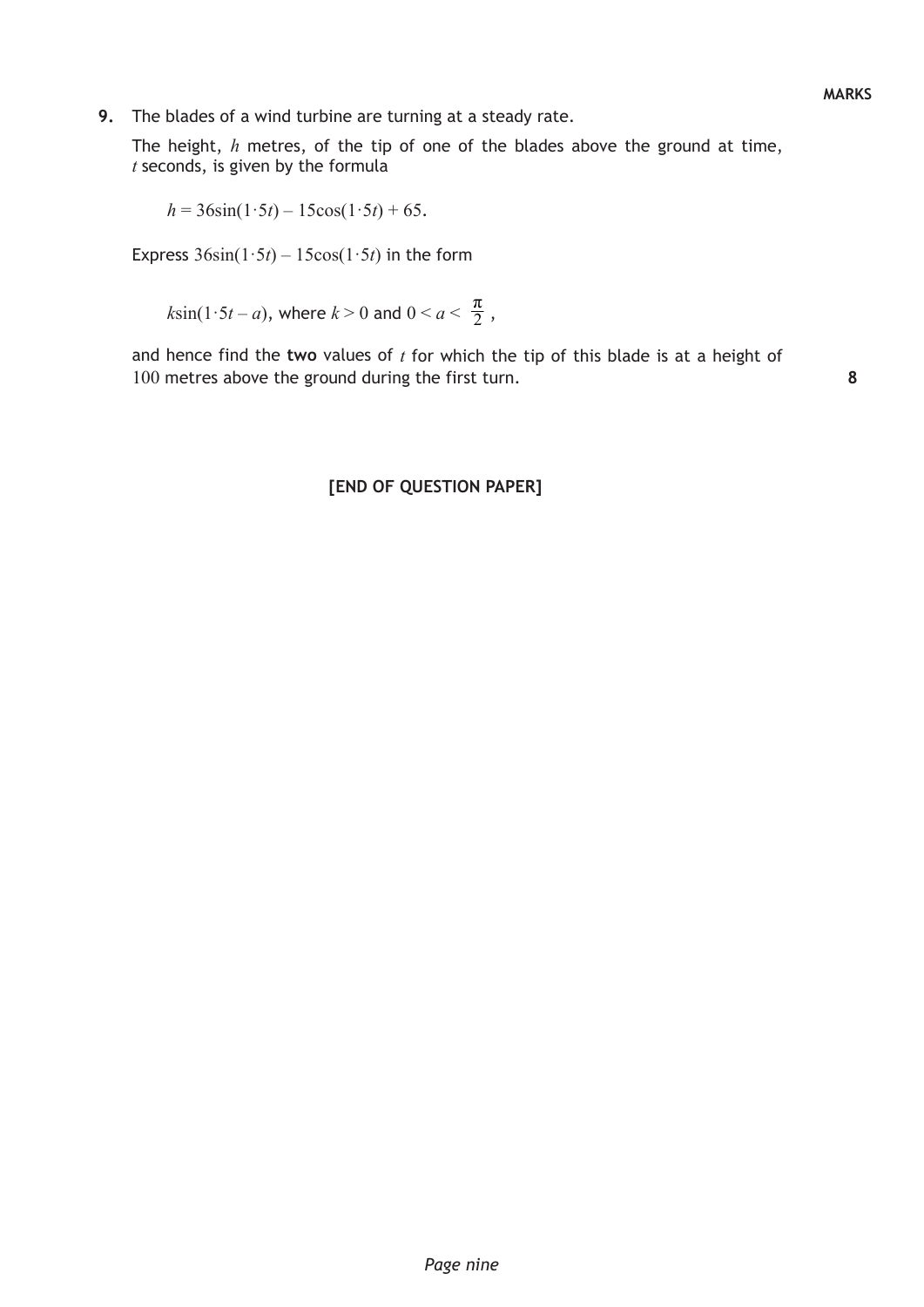**do not write on this page**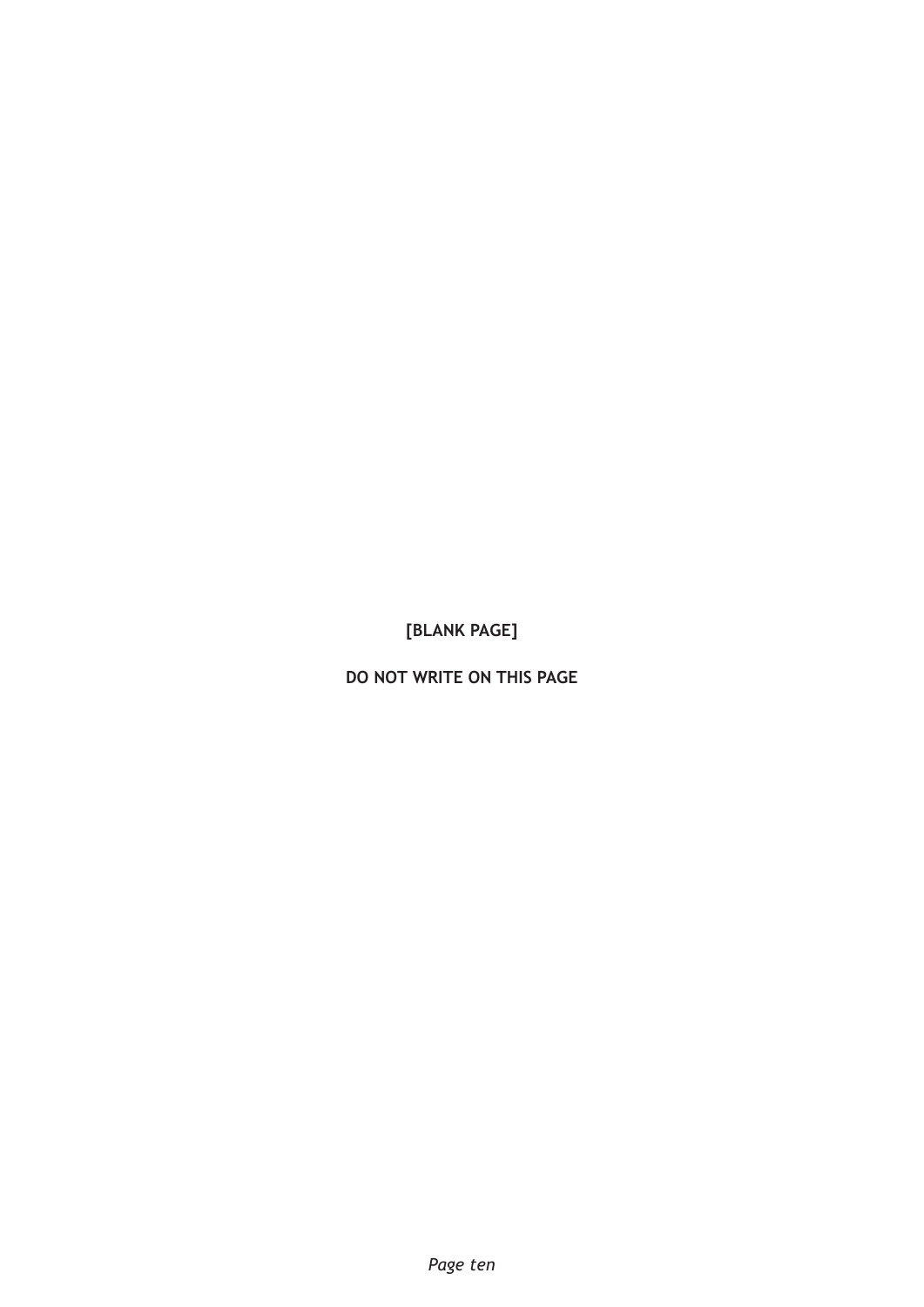**do not write on this page**